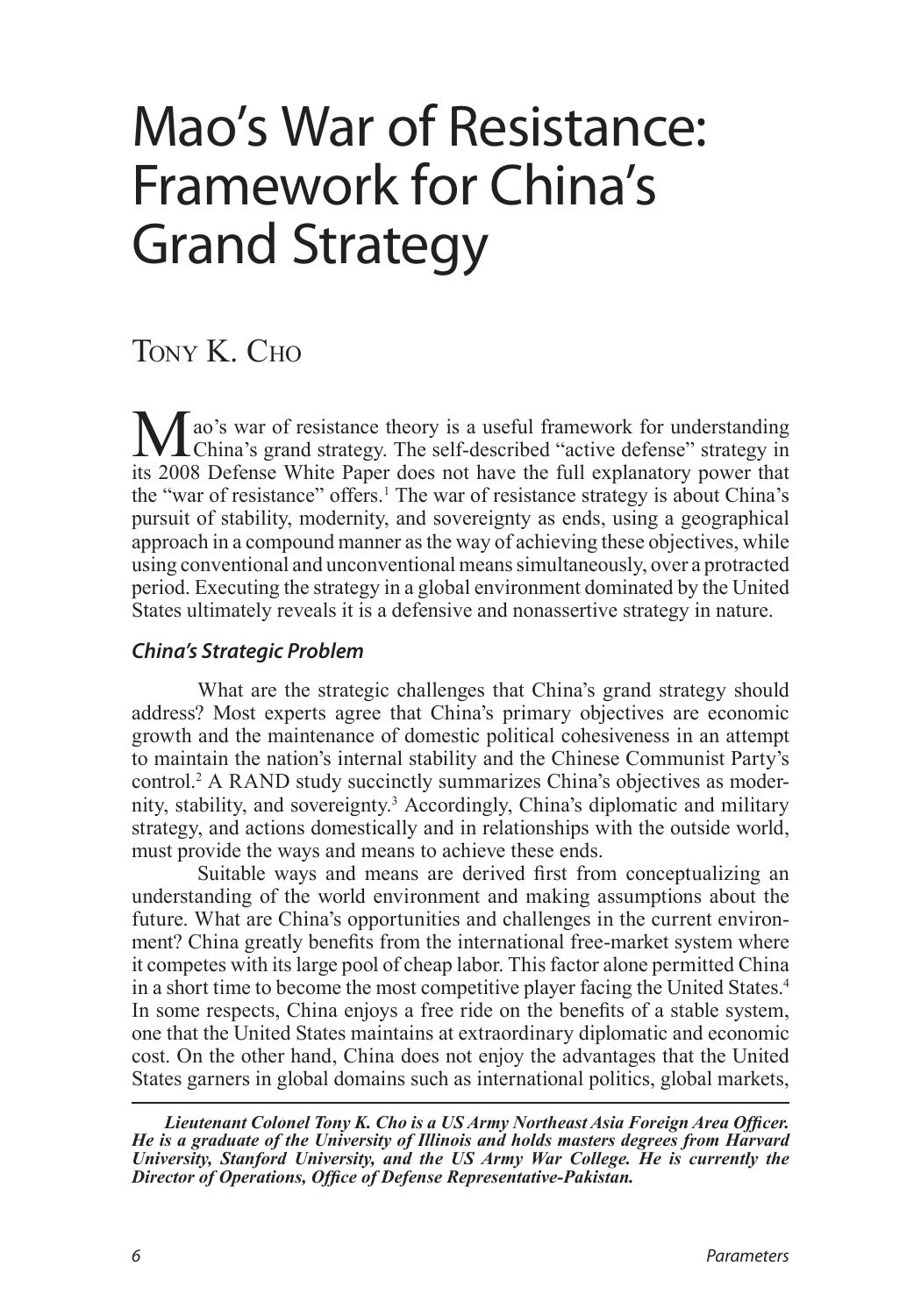space, and cyberspace. The World Trade Organization, International Monetary Fund, World Bank, G-8 and now G-20, the dollar standard, the Internet, and the Global Positioning System are all US creations. The rules the United States emplaced to protect these systems, as well as the physical capabilities to protect lines of communication, permit America to influence world markets to its advantage. The United States is able to dictate to others and, in China's view, meddle in its domestic affairs, including human rights, political freedom, market reforms, Taiwan, and Tibet. Again, in the Chinese view, America has the privilege of using public diplomacy, sanctions, Most Favored Nation status, World Trade Organization membership, and military sales to Taiwan as part of its imperial impingement on China's sovereignty[.5](#page-9-4)

<span id="page-1-2"></span><span id="page-1-1"></span><span id="page-1-0"></span>Several assumptions regarding China's strategy for the future need to be analyzed. China's primary assumption is that the United States will remain as a global hegemonic power for the next several decades.<sup>[6](#page-9-5)</sup> America will continue to play a leadership role, particularly in paying for security and stability throughout the world[.7](#page-9-6) The United States will maintain a forceful diplomacy and a powerful military. Another Chinese assumption is China will be able to maintain its robust economic growth, something that will naturally cause the United States to fear its rise and denounce it for not meeting western standards in the realms of politics, economic activities, and human rights. At the same time, the United States will demand that China share the burden of costs in maintaining global stability and security.

<span id="page-1-3"></span>The United States is China's grand strategic challenge. As both a benefactor of China's economic growth and an obstacle to China's greatness, the United States occupies a special place in the Chinese view of the world*.* China sees the United States as "the principal threat" and the essence of its grand strategy is based on how it measures and deals with the United States.<sup>[8](#page-9-7)</sup> The researcher, David Lai, notes America was the only foreign nation singled out by name in China's 2008 Defense White Paper.<sup>9</sup> According to Zi Zongyun, "Apart from difficulties that are normal between any countries from a clash of interests, there are additional problems in the ideological aspect of Sino-US relations, bearing an emotional character that is rare with relationship between other foreign countries.["10](#page-10-0)

<span id="page-1-5"></span><span id="page-1-4"></span>Operating in an international system led by the United States, what are the means and ways for China to achieve its global aims? Ideally, the Chinese would take advantage of the system without adding undue costs, but America's competitive behavior and impositions on issues impacting Chinese sovereignty require a strategic response. Mao's "war of resistance" is the concept that underpins the strategy.

# *War of Resistance*

Mao's war of resistance theory is not as well known as his war of revolution concept. Logically, because the two types of conflict from which the theories are derived differ, though they have common aspects. A revolutionary war is a conflict to overthrow an existing government, e.g., the Red Army versus the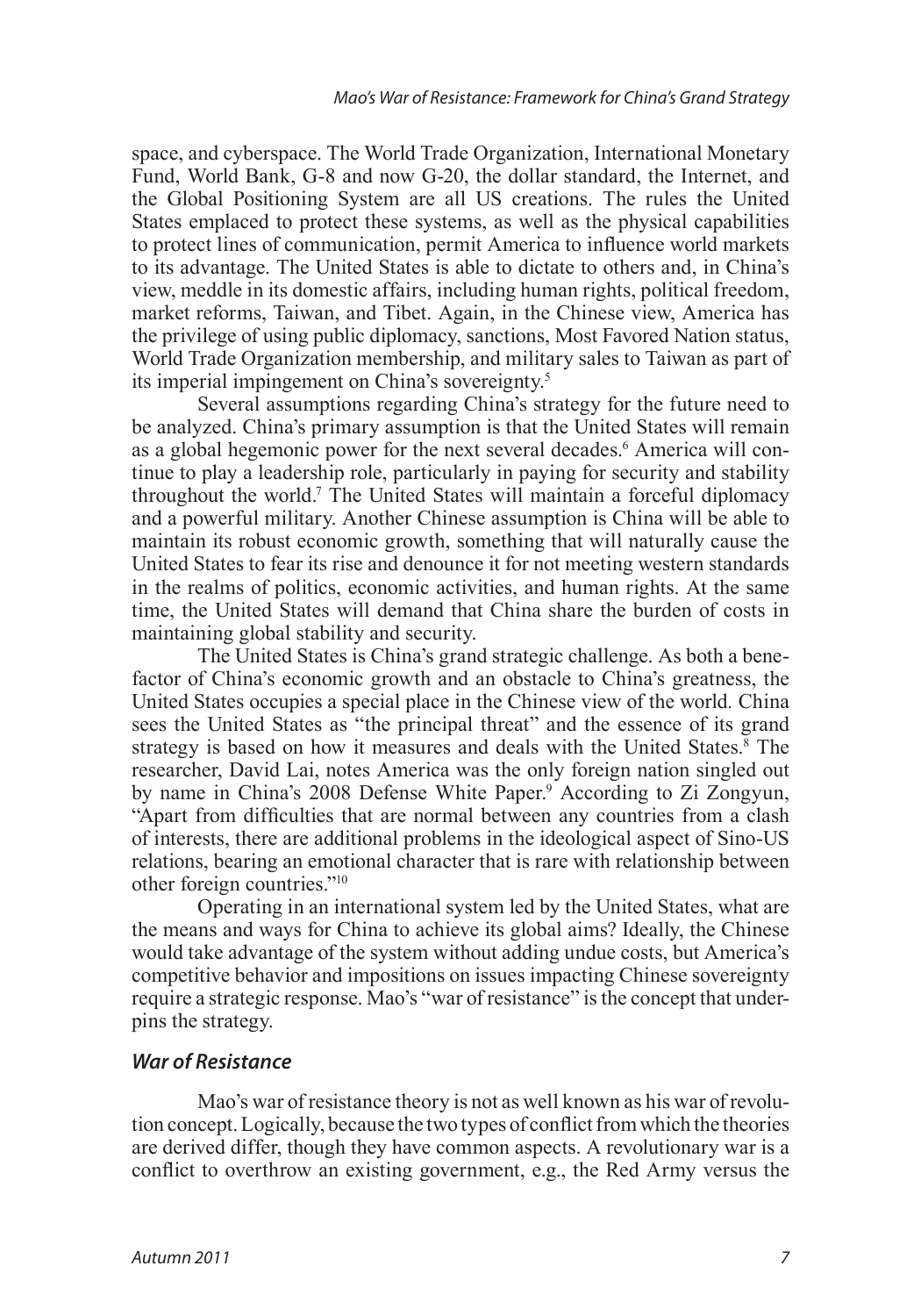Chinese Republican government initially then against the Nationalists that followed into power afterwards. A war of resistance is a conflict against an invading external enemy, e.g., the Red Army cooperating with the Nationalist army to fight the Japanese Imperial Army. Both are "people's wars," but fighting an external enemy requires different approaches than fighting one's own kind.

<span id="page-2-0"></span>The finer points of the war of resistance are not readily understood because Mao himself added to the confusion. Mao initially used the term "revolutionary war" in his writings about the conflict against Japan. In a lecture he delivered at the Red Army College in 1936, Mao Tse-tung refers to the formation of the Communist Party, the Red Army, and the fight against the Chinese Nationalist Army, as a revolutionary war: a war to "bring about the defeat of the reactionary governments of their own countries.["11](#page-10-1) In later writings, however, he refers to it as the "War of Resistance" and clarifies it as a different form of fighting.[12](#page-10-2) He delivered a lecture in 1938 titled, "Problems of Strategy in Guerrilla War against Japan."[13](#page-10-3) Here guerrilla war is not a revolutionary war, but rather supplementary warfare in a "war of resistance" against an external enemy, an invading imperial army[.14](#page-10-4) Two forms of warfare occur simultaneously in a resistance war, "regular warfare (that) is primary and guerilla warfare (that is) supplementary." In other words, the Nationalist Army waged conventional warfare against the Japanese while the Red Army waged guerilla warfare.

<span id="page-2-3"></span><span id="page-2-2"></span><span id="page-2-1"></span>According to Mao, resistance war is best fought in a protracted manner in three phases. The first phase consists of the enemy's strategic offensive and one's strategic defensive. One's conventional army fights a defensive, positional battle while guerrilla forces fight a harassing war in the enemy's rear area. The second phase is a stalemate, where conventional armies on both sides have stalled, and guerrilla warfare is used as the primary strategy against the invading force. The last phase is a strategic offense in which one's conventional army fights offensive, mobile battles while guerrillas destroy the enemy's logistical bases. During the second phase, where "our form of fighting will be primarily guerilla warfare," Mao extensively describes how guerilla warfare should be waged to control the enemy's rear area, including establishing bases (guerrilla-controlled areas) and turning enemy-controlled areas (enemy bases) into contested regions[.15](#page-10-5) In contrast, the three stages of a revolutionary war are the agitation phase, (inciting the masses); the equilibrium phase (open violence with guerilla operations and establishment of bases); and lastly, open warfare between insurgents and government forces (particularly with formations of large, conventional units).<sup>16</sup>

<span id="page-2-6"></span><span id="page-2-5"></span><span id="page-2-4"></span>A comparison of ends, ways, and means highlights the differences in the theories. The revolutionary war attempted to change the status quo and was offense-oriented in nature.<sup>17</sup> A war of resistance was fought to preserve the status quo by defending an existing order against an external enemy. The endstate for the revolutionary war was for the Communist Party to take over the leadership of China. The ends for the war of resistance were to maintain sovereignty and to resist domination by a superior Japan. The ways of a revolutionary war were the stages of escalation. The ways of a resistance war were compound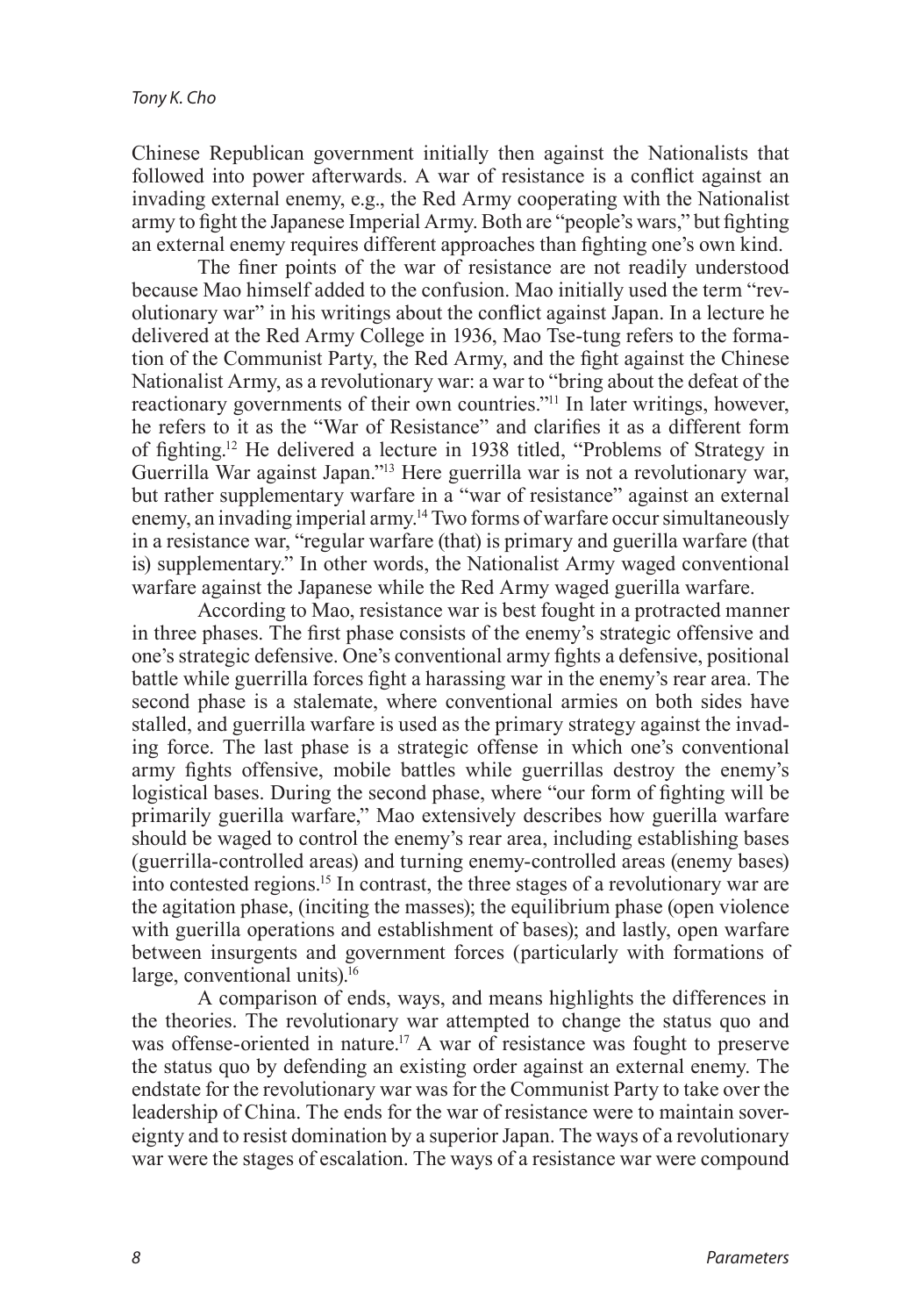warfare, e.g., simultaneous defensive battles in territory considered a defensive zone and offensive battles in a contested zone, and the protracted manner to exhaust the stronger state that had to operate with an exterior line with longer lines of communication. In both cases the means are the conventional and unconventional capabilities derived from the people, hence the people's war.

## *Mao and the Evolution of China's Grand Strategies*

Do Mao's ideas still garner enough respect to prevail as China's grand strategy? An analysis of China's grand strategies from the 1960s to the present reveals that Mao's concepts remain ingrained. Even Deng Xia-ping noted the need to retain Mao's great thoughts as he expunged much of Mao's ideology.<sup>18</sup>

<span id="page-3-1"></span><span id="page-3-0"></span>China's grand strategy in the 1960s was obviously influenced by Mao who desired to maintain the revolutionary fervor both domestically and globally[.19](#page-10-9) For external relations, it was an assertive diplomatic and military strategy emphasizing the "people's war."[20](#page-10-10) Mao actively supported revolutions to over-turn the bipolar world of the United States and the Soviet Union.<sup>[21](#page-10-11)</sup>

<span id="page-3-4"></span><span id="page-3-3"></span><span id="page-3-2"></span>China's strategy changed to passive defense in the 1970s and 1980s with general pragmatism and openness to the outside world.[22](#page-10-12) Mentally, physically, and economically exhausted from the ideology and practices of the Cultural Revolution, Mao readily accepted a timely diplomatic opening by the United States to counter the mutual Soviet threat.<sup>[23](#page-10-13)</sup> China's military strategy centered on the Soviet Union, mainly on a potential nuclear war, but in case of a ground war, China expected to fight a "people's war under modern conditions."<sup>[24](#page-10-14)</sup>

<span id="page-3-7"></span><span id="page-3-6"></span><span id="page-3-5"></span>When Deng Xia-ping came to power, he attempted to exorcise all revolutionary traces and concentrated on modernization.<sup>25</sup> By the end of the 1980s, commensurate with exposure to the outside world, the military strategy was overhauled to fight a "local, limited war" with other possible enemies on China's periphery.[26](#page-10-16) Still, the passive defensive strategy reflected the Chinese elites' tradition of antihegemony, continuing Mao's belief that hegemony was the greatest threat to world stability.<sup>[27](#page-10-17)</sup>

<span id="page-3-11"></span><span id="page-3-10"></span><span id="page-3-9"></span><span id="page-3-8"></span>The end of the Cold War in 1989 brought a change in strategy from passive defense to active defense. The new strategy was initially less Maoist military thought and more Maoist political thought. One factor was a quantum leap in China's economic growth that fueled confidence and nationalism and matched the rise in wariness toward the United States, the sole remaining superpower. The quick victory by the United States in Operation Desert Storm shocked the Chinese. With a growing budget and in accordance with the philosophy of the Revolution in Military Affairs, the People's Liberation Army (PLA) looked to match America's advantage through technological advances. The military strategy and doctrine was changed to "local, limited wars under high-tech conditions."<sup>[28](#page-10-18)</sup> The larger political challenge for China was an apparent hegemon that was willing to bomb the Chinese Embassy during the Kosovo crisis. Wu Xinbo notes that in the 1990s, Mao's thoughts reached new heights "because of his courage to stand firm against Western imperialism."[29](#page-10-19)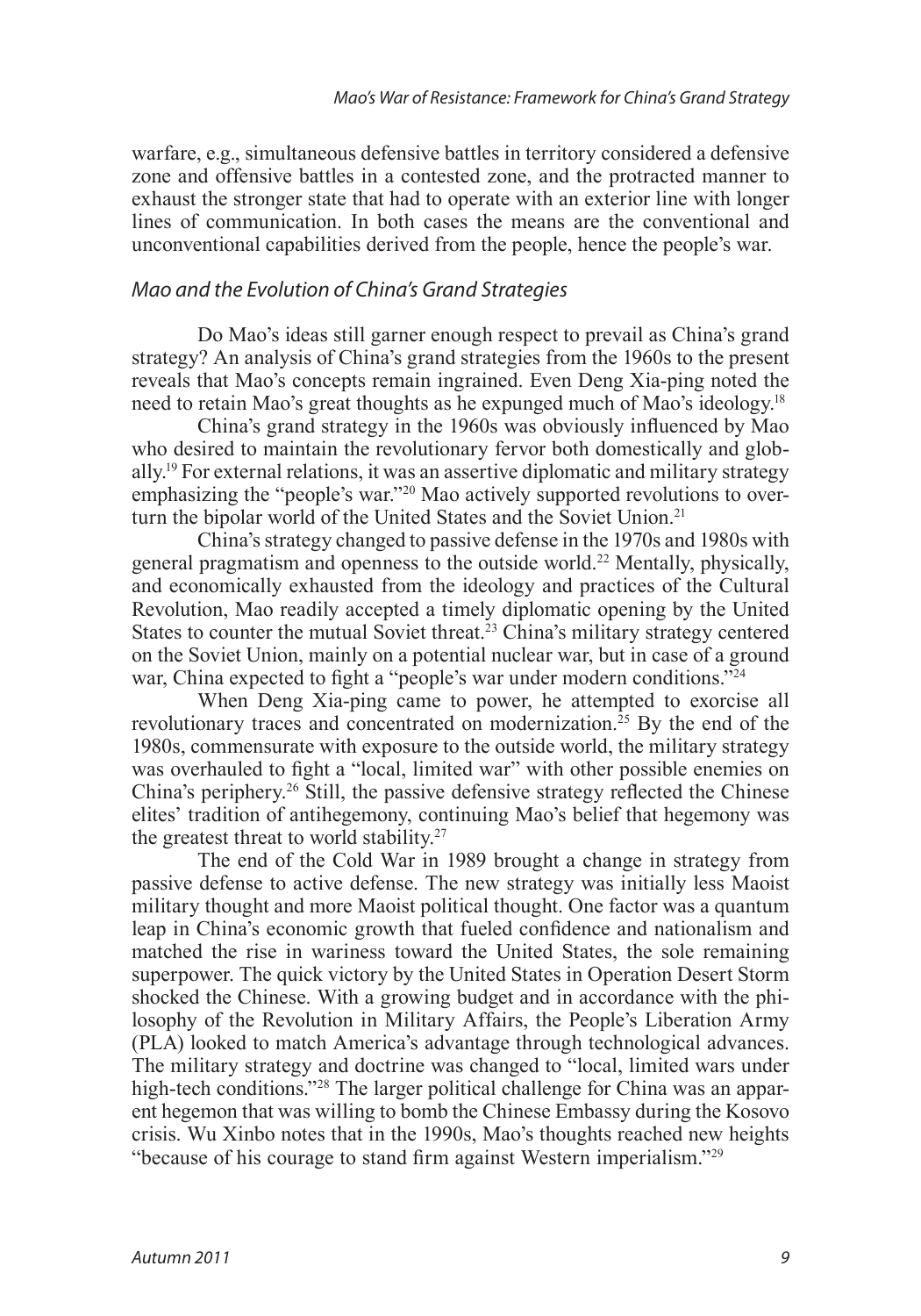<span id="page-4-2"></span><span id="page-4-1"></span><span id="page-4-0"></span>The new century witnessed the inclusion of Maoist military thought in the national strategy. The United States was talking and behaving as "the new empire."[30](#page-10-20) China was often referenced as a diplomatic and military threat. President George W. Bush labeled China a "strategic competitor," and America constructed a hedging "containment" strategy.<sup>[31](#page-10-21)</sup> The collision of a US Navy reconnaissance plane with a Chinese fighter in April 2001 was more evidence of the empire's aggressive intent in the minds of many Chinese. The United States' military actions in Iraq and Afghanistan, along with unilateral diplomatic endeavors, further elevated Chinese concerns. The continuing arms sales to Taiwan were perceived as meddling in China's domestic affairs.<sup>32</sup> At the same time, successes that weaker, unconventional adversaries in Afghanistan and Iraq achieved against US forces may have influenced China to reconsider Mao's asymmetric and protracted approaches. China's strategic guidance in the 2008 White Paper deleted the term "limited" and substituted "high-tech conditions" with "conditions of informatization."<sup>[33](#page-11-0)</sup> With the confluence of a rise in Chinese nationalism, apparent US imperialism, and successful resistance by weaker adversaries to American initiatives, Mao's ideas made a strong comeback.

## <span id="page-4-3"></span>*War of Resistance as a Contemporary Strategy*

Given the context above, the war of resistance seems to be the best framework with which to analyze China's grand strategy. It is a strategic defense utilizing conventional and unconventional diplomatic and military means in a geographic orientation and protracted manner. China, using an overall defensive strategy, does not want to overturn the international order. It is not in its interest to do so because, as discussed earlier, China derives economic benefit from the current order that aids in its achieving national objectives. China will, however, defend any imposition or breach of what it considers its sovereignty or territorial rights. Diplomatically and militarily, it does not see itself as wanting to challenge or compete with the United States; it is, however, building capabilities to deter the United States in case of any action against its sovereignty of territory.[34](#page-11-1) While defensive on the global scale and in overall intent, diplomatic and military elements can be offensive and at the different levels of war: theater strategic, operational, or tactical.

<span id="page-4-4"></span>Just as in the original war of resistance, China's area of interest can be geographically divided into two areas, a defensive zone and that of contested zones. The defensive zone is its nearby geographical sphere of influence: roughly the area surrounding the territorial boundary of China and the peripheral nations. The contested zones are characterized as everywhere else. The contested zones may be further divided into areas where China is able to establish a base of operations, and regions where it is unable to do so because the area is already part of a US-controlled zone or base of operation.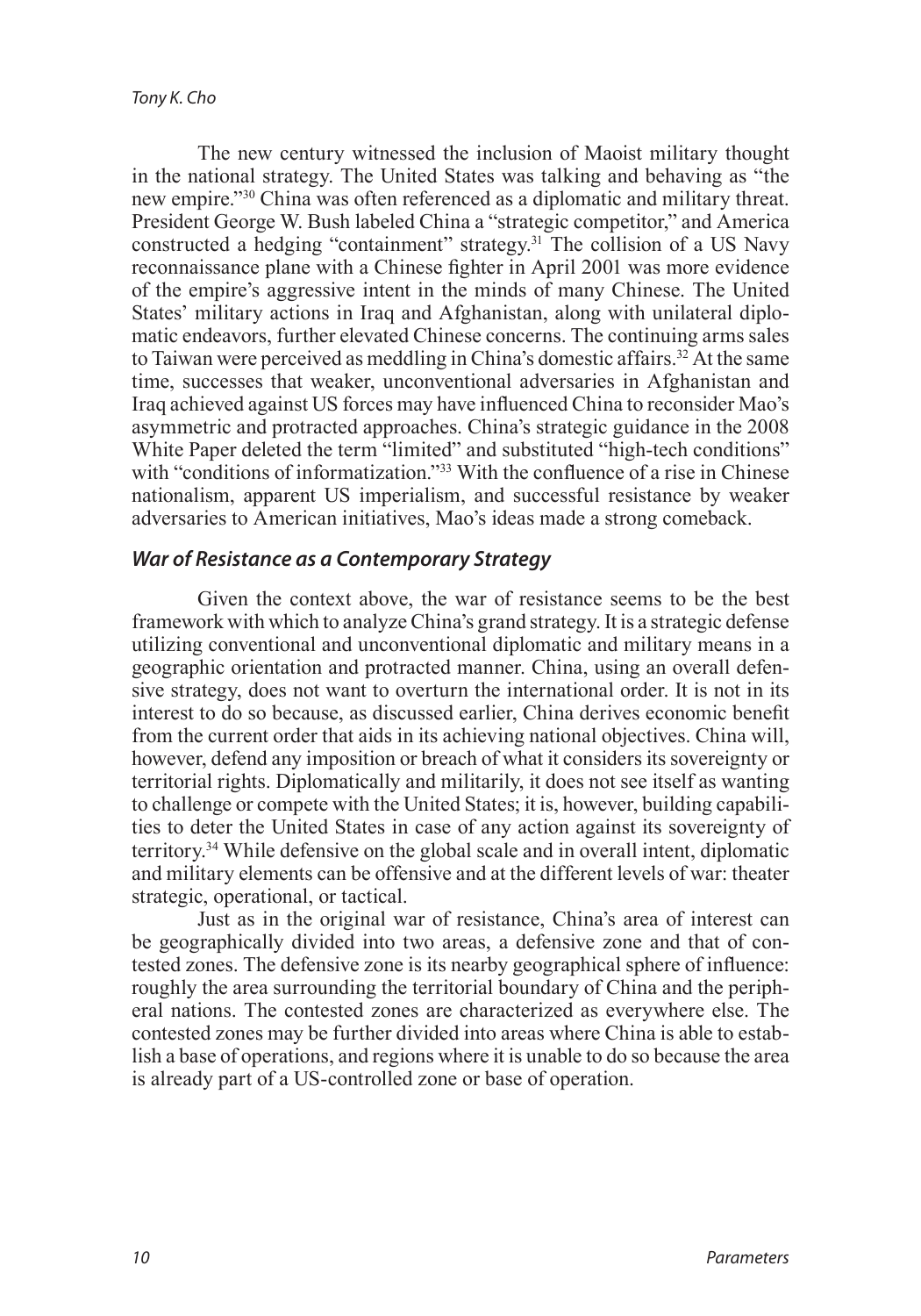#### *Conventional in the Defensive Zone*

<span id="page-5-2"></span><span id="page-5-1"></span><span id="page-5-0"></span>For China's defensive zone, the emphasis is on a conventional approach. Diplomatically, China has developed a robust "good neighbor policy" with peripheral nations.<sup>35</sup> This includes developing diplomatic and economic ties through international organizations and bilateral and multilateral relationships to strengthen its regional interests.<sup>36</sup> One such means is through the membership in the Shanghai Cooperation Organization, signed in April 1996, that includes China, Russia, Kazakhstan, Tajikistan, and Kyrgyzstan.<sup>37</sup> At the same time, China is staking claims to major portions of the South China Sea and declaring the Exclusive Economic Zone (EEZ) as not just an economic zone recognized by the international community, but rather as a national security boundary.<sup>38</sup> In addition to security issues, China is taking an active role in the environment, transnational crime, and immigration with regional nations.[39](#page-11-6)

<span id="page-5-5"></span><span id="page-5-4"></span><span id="page-5-3"></span>Its military doctrine calls this area the "war zone," and the doctrine for a war zone campaign emphasizes a conventional defense capability that is adept at joint operations, "fighting local wars under conditions of informatization" and "access-denial.["40](#page-11-7) Hence the increase in efforts to build conventional military capabilities such as antiship and cruise missiles, submarines, long-range bombers, advanced fighters, and amphibious forces that can fight not only a Taiwan scenario but also a regional defense scenario.<sup>41</sup> In conjunction with diplomatic efforts, there is emphasis on the defense of the periphery away from the continent, particularly in maritime territories and regions where conflict with the United States is likely.<sup>42</sup>

#### <span id="page-5-7"></span><span id="page-5-6"></span>*Unconventional in the Contested Zone*

<span id="page-5-9"></span><span id="page-5-8"></span>It is important to understand that China's grand strategy is a compound approach just like the war of resistance.<sup>43</sup> While the conventional approach is utilized in the defensive zone, unconventional means are applied simultaneously in the contested zone.<sup>44</sup> Diplomatically and militarily, the approach resembles an offensive vis-à-vis American leadership at the local scene just as the guerilla offensive in the original war of resistance. In its modern manifestation, the contested zones include those regions where the United States plays a leadership role, including North America, Europe, parts of Asia and the Middle East; to include areas where the United States is engaged in various activities but does not necessarily dominate, e.g., Southeast Asia, Latin America, and Africa.

<span id="page-5-11"></span><span id="page-5-10"></span>Diplomatically, China began engaging the world in the 1990s with a transition to a multipolar system, emphasizing partnerships with various nations and regional blocs.<sup>[45](#page-11-12)</sup> China now emphasizes the principle of sovereignty in relations within the international community, attempting to coalesce states in countering what it considers US interventionism. Realizing that multipolarity is not going to be achieved anytime soon, China cultivates economic and diplomatic relations with nations engendering doubt regarding the United States' leadership in world politics and economics.[46](#page-11-13) In the contested zones, China often surpasses the United States in engagement efforts, in essence promoting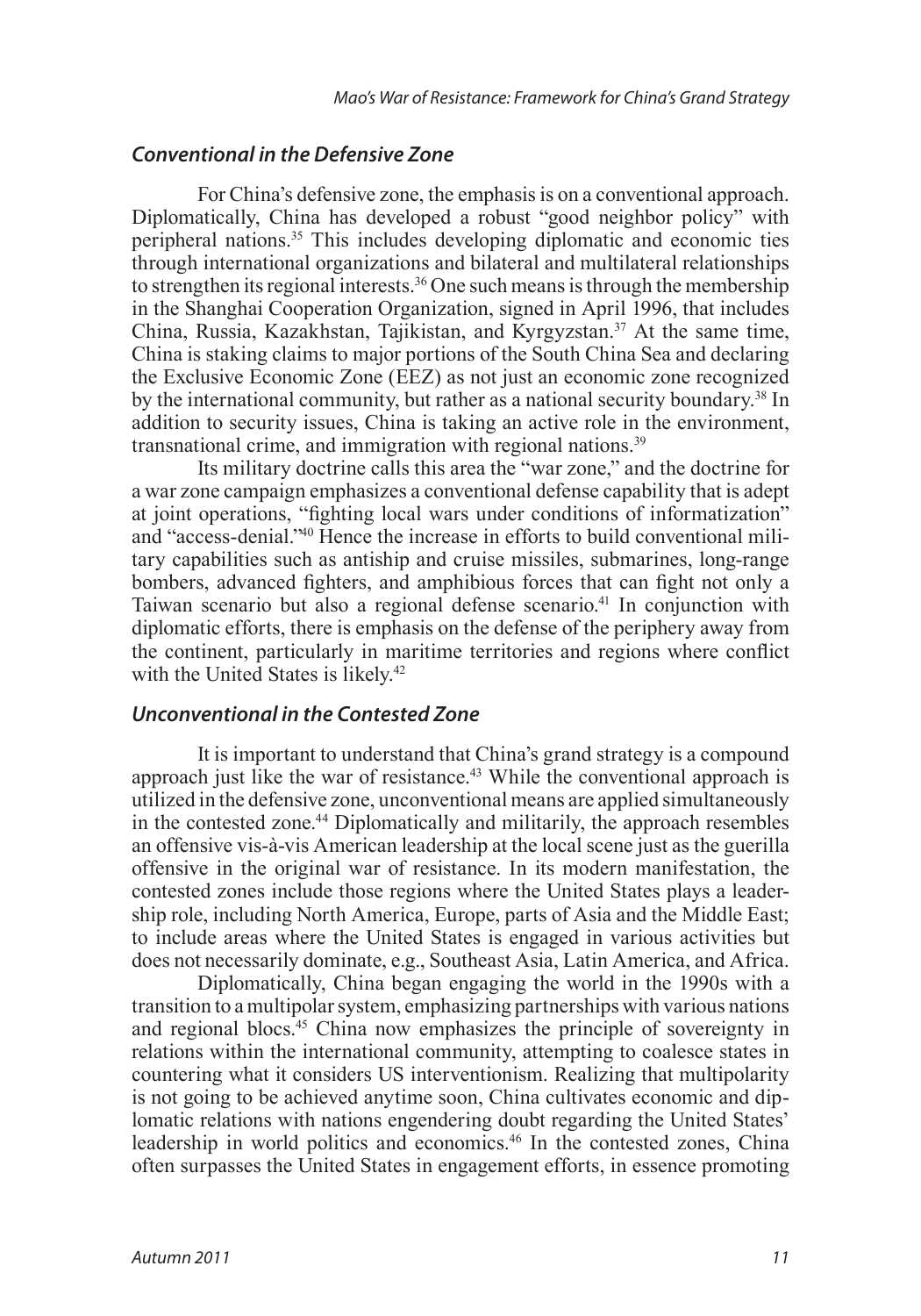<span id="page-6-2"></span><span id="page-6-1"></span><span id="page-6-0"></span>the Chinese philosophy that economic prosperity does not necessarily entail relinquishing political control. China serves as an example of successful state capitalism to many nations around the globe, including Venezuela, Iran, and Nigeria[.47](#page-11-14) It can be argued that China has in fact been very successful in establishing political bases of operations in the contested zone, even in regions that may be traditionally considered US bases of operation, e.g., Australia, Japan, and Korea. The staunchest allies undoubtedly now have to balance their economic interests against traditional security interests.[48](#page-11-15) Even European nations have to woo the Chinese with regard to purchasing European debt.<sup>[49](#page-11-16)</sup> The United States is also influenced by China's public diplomacy targeting business and trade organizations[.50](#page-11-17) The *People's Daily* ran a series of articles highlighting the effectiveness of Chinese lobbying efforts with the US Congress, a body that at one time accused the China Ocean Shipping Company of espionage, and now praises that company for providing jobs for Americans.<sup>51</sup> Many unconventional concepts were incorporated into the PLA's political doctrine in 2003 in an attempt to support the concept of three areas of conflict: psychological, public opinion, and legal. $52$ 

<span id="page-6-6"></span><span id="page-6-5"></span><span id="page-6-4"></span><span id="page-6-3"></span>Unconventional military means are utilized in the contested zones. One approach is to develop capabilities that can directly impact US defenses by originating threats from mainland China through global commons. Such threats may include cyberwarfare, intercontinental ballistic missiles, antisatellite capabilities, and long-range submarines. Author Timothy Thomas notes that PLA officers writing on Internet strategies advocate a "people's war," inferring China is actively "at war" in cyberspace.<sup>53</sup> This is too literal an interpretation of "war," but it does portend the importance of cyberwarfare as a part of the unconventional capabilities China can exercise in war and peace. As for a space strategy, while still in its infancy, the author Dean Cheng notes the PLA is planning for military space operations that can provide not only an informational advantage but also the ability to attack terrestrial targets from space-based systems.<sup>54</sup>

<span id="page-6-10"></span><span id="page-6-9"></span><span id="page-6-8"></span><span id="page-6-7"></span>Another unconventional military approach is the utilization of military diplomacy through such activities as military sales, technical assistance, or peacekeeping operations. In the previous two decades, China significantly increased its military diplomacy not only to reinforce its defensive zone but also to build physical and relational bases of operations overseas.<sup>55</sup> The 2008 White Paper explicitly included a borrowed term from the US Army—Military Operations Other Than War (MOOTW)—to denote peacetime operations that are not conventional in nature.[56](#page-12-2) China fields one of the largest peacekeeping forces in the world. As of December 2008, it had 2,146 peacekeepers serving in 11 UN missions in comparison to 296 peacekeepers from the United States.<sup>57</sup> The authors of the UN missions note the positive trend of China's responsible behavior related to global security issues. They also note, "Over time, it is possible China would aim to counterbalance Western influence gradually and take a more active role in shaping the norms and responses regarding UN peacekeeping operations in ways consistent with Chinese foreign policy principles and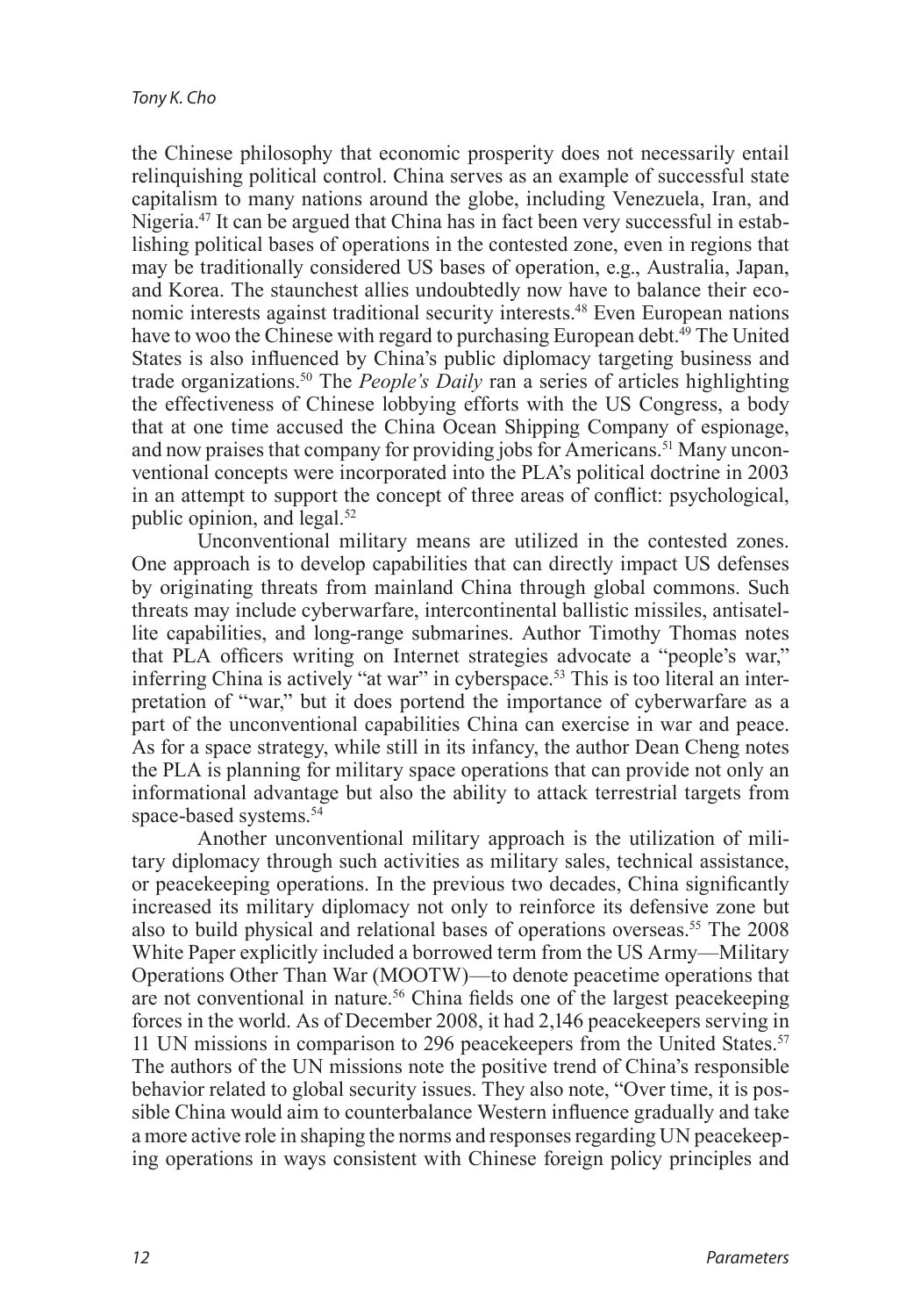<span id="page-7-0"></span>national interests."[58](#page-12-4) As with the United States' deployment of forces, Chinese military operations overseas enhance the security and effectiveness of China's diplomatic and economic interests in a given region as well as providing familiarization with the area and bases for future operations.

# *Protracted Approach*

Another characteristic of the war of resistance strategy is the extended timeframe required to execute it, "protracted" in Mao's words. It is a strategy of exhaustion, the idea being that in the long-run the United States will tire before China. The United States, relying on a conventional approach, has more areas to defend and requires additional resources over extended lines of communication. China can conserve its resources, slowly build its capabilities, and bide its time until an opportunity develops to conventionally challenge the United States. As noted earlier, China has deleted the term "limited" in its concept of wars.

How long will the protracted strategy take and exactly what stage of the resistance is China currently experiencing? It is safe to say that the strategy is not yet at the third stage in execution, a point where China is ready to launch a conventional offense against the United States. Arguments can be made that China is currently at the first stage of the strategy where execution is largely defensive, both conventionally and unconventionally, a phase where the required conventional capabilities are being developed. Some may argue that the second stage of stalemate has already arrived with China's ability to deny actions by the United States to come to the aid of Taiwan should a conflict occur. To add strength to this second stage view, one might say China is on an unconventional offensive by means of its diplomacy and military actions. If this view is accepted, one needs to realize the grand strategy took two decades to complete the first stage after China come to the world's attention following the end of the Cold War. As a rough extrapolation, perhaps another two decades will be required if China wants to complete the second stage.<sup>[59](#page-12-5)</sup> China will want to remain in the second stage as long as reasonably possible because the cost required to build conventional capabilities for the offensive is extraordinary, and counterproductive to China's economic growth.

# <span id="page-7-1"></span>*Implications for the United States*

What then are the implications for the US in its relationship with a China that is executing a grand strategy of war based on resistance? First, the United States needs to recognize this is a defensive strategy and not designed to dethrone the United States in the international order. America need to understand there are opportunities and incentives for cooperation in maintaining a strong international order. On the other hand, the United States should not mistake the defensiveness of China's strategy as an unwillingness to confront the United States when required. China is building a substantial conventional force that can deny the United States access to the regions and go on the offense with significant unconventional, diplomatic, and military capabilities.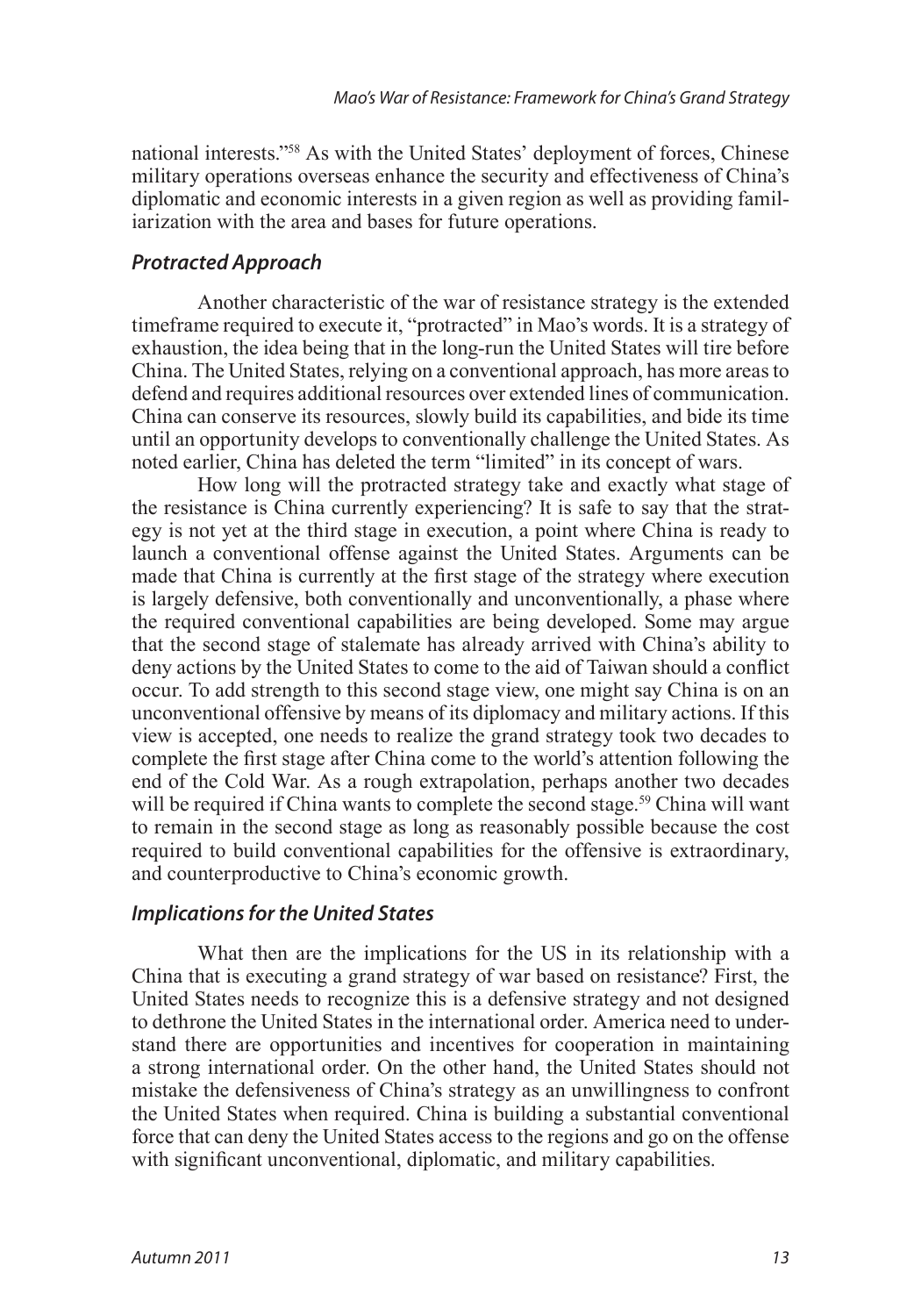Second, Mao's concept for warfare is still alive in China's grand strategy. The "people's war" should not be discounted as an anachronism that cannot counter a modern strategy of war, one that relies on mobility, firepower, and speed. This method of warfare should not be confused with human wave attacks or guerilla tactics, but rather it should be understood as a sophisticated compound way of incorporating conventional and unconventional capabilities. Mao was well versed in the philosophies of Clausewitz, Jomini, and Sun Tzu, and many of their ideas are incorporated in the war of resistance theory.

Third, the United States should understand that geography matters to China. While China may be strategically on the defensive, military technologies that expand operational areas permit the Chinese to extend the boundaries of its defensive zone. Maritime Asia is alarmed that China's conventional military capability may soon extend to the second chain of islands from China's coast[.60](#page-12-6) At the same time, forward deployed US forces are becoming vulnerable to China's first-strike capabilities. The easy solution to this threat would be to redeploy forces, station them in the continental United States, and rely on a strategy of rapid deployment in times of crisis. This may seem reasonable in an operational context, but in the strategic context, it amounts to little more than letting China turn the United States' controlled zone into a contested zone, or worse, into a Chinese defensive zone. Instead, the United States should maintain a robust forward base of operations and pressure China into expending its resources. The United States cannot afford to cede areas such as Japan, Okinawa, or Korea. Once America abandons these regions, it will be almost impossible to reestablish its presence. The United States may have already inadvertently ceded the Philippines and Thailand, as China already considers them part of a contested zone.

Fourth, the United States cannot afford to relinquish its leadership in the protection of global commons. While it may seem appealing for economic reasons to share the costs with China, the United States will find it counterproductive once China has the capabilities that allow it to conduct security operations in the region where, previously, only the United States had that capability. China's attempt to launch a robust, blue-water navy capable of projecting several aircraft carrier groups could be extremely expensive for both nations. Such acts could very well result in an unintended arms competition, with the potential for misreading one another's intentions on the high seas.

Fifth, for some reasons, simply contesting for areas or regions may not be worth the costs of the competition for the United States. For example, specific regions in Africa and Latin America currently under contestation are not under the direct sphere of influence of either the United States or China. Unless the United States can define vital national interests in these areas, the policy choice should be to withdraw and allow China to engage. China has the capability to bring a level of development, military assistance, and peacekeeping to this part of the world, a region where the United States simply lacks sufficient resources. While some may support a competition for resources and moral leadership in these areas of the world, the counterargument is that resource extraction by China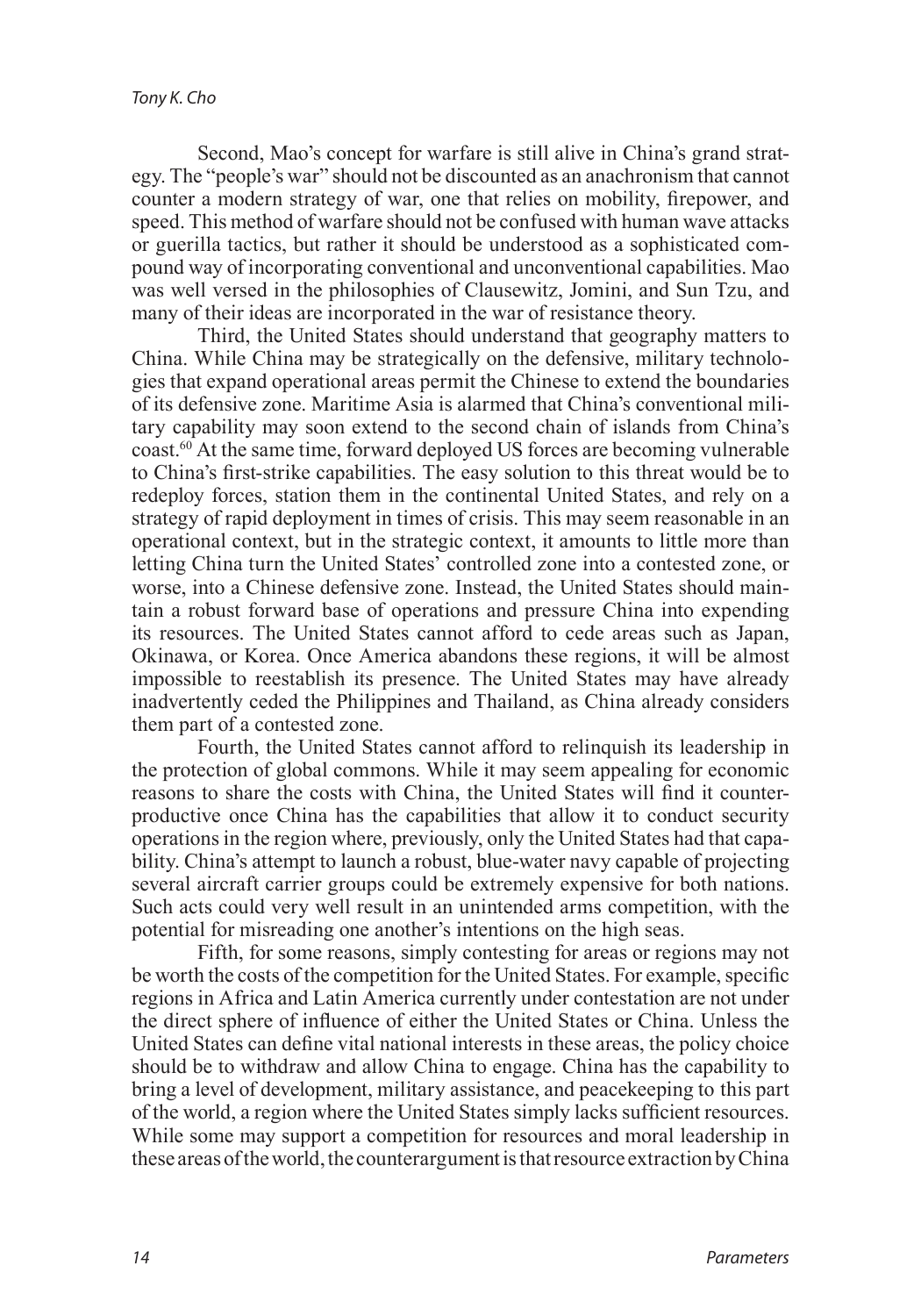adds to the global availability of resources. Additionally, Chinese assistance may improve the prospects of these developing countries. What is important is for the United States to understand China's intent for any contested areas.

Lastly, it is important to keep in mind that China is executing a longterm strategy. The United States cannot counter such a strategy with one that is shortsighted in terms of its national interests and objectives. This article has argued that, in the current environment, China's economic goal would be to discourage any strategic offensive or attempt to reorder the international system. The key issue, however, remains: China will ultimately want to reach for the third stage of such a strategy based on its interests.<sup>[61](#page-12-7)</sup>

#### <span id="page-9-9"></span>*Conclusion*

From their own perspective, the United States and China see themselves as executing an "active defensive" strategy, one that aims to maintain the status quo. The real danger is the fact that it is easy to mistake the other's strategy as being assertive. US policymakers need to understand the "war of resistance" strategy, and be able to develop their own unified strategy, one that encourages China to benefit from a stable world order and encourages it to play a constructive role. Dismissing Mao's concepts because revolutionary war or people's war sounds anachronistic or is viewed as an inferior Eastern strategy is to misunderstand a potential adversary, a misunderstanding capable of leading to either overestimating or underestimating an opponent's intent.

Lastly, the war of resistance has implications not only at the grand strategy level, but also at the theater strategic, operational, and tactical levels as well. While this article dealt only with grand strategy, further research into implications of the concept at the operational and tactical levels may prove beneficial.

#### **NOTES**

<span id="page-9-0"></span>1. [Chinese Government's Official Web Portal, China's National Defense in 2008, http://www.](#page-0-0) [gov.cn/english/official/2009-01/20/content\\_1210227\\_4.htm \(accessed February 22, 2011\).](#page-0-0)

<span id="page-9-1"></span>2. [There are many variations along this line. Yufan Hao and Guocang Huan, eds., "Chinese](#page-0-1) Foreign Policy in Transition," *The Chinese View of the World* [\(New York: Pantheon Books, 1989\), xi.](#page-0-1)

<span id="page-9-2"></span>3. [David M. Finklestein, "China's National Military Strategy" in](#page-0-2) *The People's Liberation Army in the Information Age*[, eds. James C. Mulvenon and Richard H. Yang \(Santa Monica, CA: RAND,](#page-0-2)  [1999\), 103.](#page-0-2)

<span id="page-9-3"></span>4. Avery Goldstein, *[Rising to the Challenge: China's Grand Strategy and International Security](#page-0-3)* [\(Stanford, CA: Stanford University Press, 2005\), 148-149.](#page-0-3)

5. Ibid, 152; Andrew Scobell, *[Chinese Army Building in the Era of Jiang Zemin](#page-1-0)* (Carlisle [Barracks, PA: U.S. Army War College, Strategic Studies Institute, August 2008\), 20.](#page-1-0)

<span id="page-9-5"></span><span id="page-9-4"></span>6. Goldstein, *[Rising to the Challenge](#page-1-1)*, 24.

<span id="page-9-6"></span>7. [Ibid, 27.](#page-1-2)

<span id="page-9-8"></span><span id="page-9-7"></span>8. Scobell, *[Chinese Army Building,](#page-1-3)* 3, 20.

9. David Lai, "Introduction" in *[The PLA at Home and Abroad: Assessing the Operational](#page-1-4) Capabilities of China's Military*[, eds. Roy Kamphausen, David Lai, and Andrew Scobell \(Carlisle](#page-1-4) [Barracks, PA: U.S. Army War College, Strategic Studies Institute, 2010\), 19.](#page-1-4)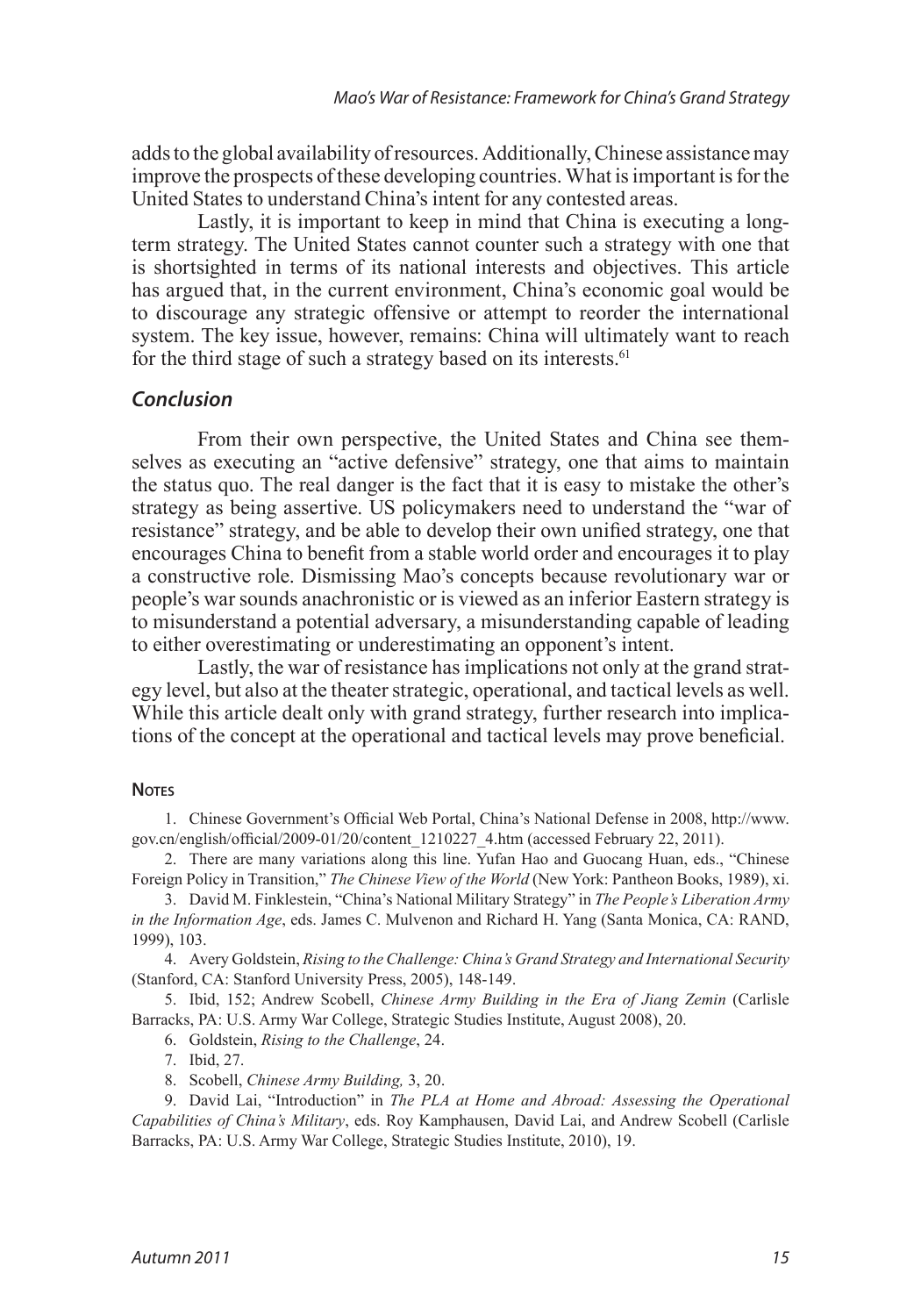<span id="page-10-0"></span>10. [Zi Zhongyun, "The Clash of Ideas: Ideology and Sino-U.S. Relations" in](#page-1-5) *Chinese Foreign Policy: Pragmatism and Strategic Behavior*[, ed. Suisheng Zhao \(Armonk, NY: M. E. Sharpe, Inc.,](#page-1-5)  [2004\), 241.](#page-1-5)

<span id="page-10-1"></span>11. [Mao Tse-tung, "Problems of Strategy in China's Revolutionary War,"](#page-2-0) *Selected Military Writings of Mao Tse- tung* [\(Peking: Foreign Language Press, 1967\), 77-146, 270.](#page-2-0)

12. [Ibid., 89, 271. Writing in 1936, in comparison to later writing in 1938, Mao reverts to catego](#page-2-1)[rizing war of resistance as a specific form of a revolutionary war as if to defend against an accusation](#page-2-1) [that fighting the Japanese fell outside of the realm of a revolution.](#page-2-1) 

<span id="page-10-3"></span><span id="page-10-2"></span>13. Ibid, [77-146 and 153-183.](#page-2-2)

<span id="page-10-4"></span>14. [Ibid, 153.](#page-2-3)

<span id="page-10-7"></span><span id="page-10-6"></span><span id="page-10-5"></span>15. Ibid*,* [212-219.](#page-2-4)

16. Andrew Krepvinevich Jr., *The Army and Vietnam* [\(Baltimore, MD: The Johns Hopkins](#page-2-5)  [University Press, 1986\), 7-8. Mao does not quite put it in these terms, but Krepvinevich developed](#page-2-5)  [these stages from various writings of Giap and Mao.](#page-2-5)

17. Mao, *Selected Military Writings,* [102. "The proposition that a revolution or a revolutionary](#page-2-6) [war is an offensive is of course correct."](#page-2-6) 

<span id="page-10-8"></span>18. [17th National Congress of the Communist Party of China, 2007: Planning China's Next 5](#page-3-0)  [Years, 1980: Deng Xiaoping Comments on Mao Zedong Thought, http://www.china.org.cn/english/](#page-3-0) [congress/229773.htm \(accessed February 26, 2011\).](#page-3-0)

<span id="page-10-9"></span>19. [Joseph Y. S. Cheng and Zhang Wankun, "Patterns and Dynamics of Chinese International](#page-3-1)  Strategic Behavior," in *[Chinese Foreign Policy: Pragmatism and Strategic Behavior](#page-3-1)*, ed. Suisheng [Zhao \(Armonk, NY: M. E. Sharpe, Inc., 2004\). Cheng and Zhang attribute this characteristic from](#page-3-1) [1960-1972.](#page-3-1)

<span id="page-10-10"></span>20. Mao, *Selected Military Writings,* [102, 103-106; Chas W. Freeman,](#page-3-2) *Arts of Power: Statecraft and Diplomacy* [\(Washington, D.C.: United States Institute of Peace Press, 1997\), 72-73. Paul H.B.](#page-3-2)  [Goodwin, "The PLA Face the Twenty-First Century: Reflections on Technology, Doctrine, Strategy,](#page-3-2) and Operations" in *China's Military Faces the Future,* [eds. James R. Lilley and David Shambaugh](#page-3-2)  [\(Armonk, NY: M. E. Sharpe, Inc, 1999\)," 41-42. Freeman notes that diplomatic strategies can be](#page-3-2)  [assertive, passive defensive, or active defensive. These terms are similar to, if not the same as, Mao's](#page-3-2)  [terminology of revolutionary, passive defense, and active defense, revolutionary being equated to](#page-3-2) [offensive. The similarity is understandable given Freeman's preeminent expertise on China.](#page-3-2) 

21. Chen Jian, *Mao's China and the Cold War* [\(Chapel Hill: University of North Carolina Press,](#page-3-3)  [2001\), 277-278.](#page-3-3)

<span id="page-10-13"></span><span id="page-10-12"></span><span id="page-10-11"></span>22. [Ibid.; Cheng and Zhang, "Patterns and Dynamics," 179.](#page-3-4) 

23. [Cheng and Zhang, "Patterns and Dynamics" 179. Cheng and Zhang attribute this as a period](#page-3-5) [of pseudo-alliance with the United States against the Soviet Union from 1972 to 1982.](#page-3-5) 

<span id="page-10-15"></span><span id="page-10-14"></span>24. [Goodwin, "The PLA Face the Twenty-First Century," 43, 46-48.](#page-3-6)

25. [Lau Siu-kai, "Pragmatic Calculations of National Interest" in](#page-3-7) *Chinese Foreign Policy: Pragmatism and Strategic Behavior*[, ed. Suisheng Zhao \(Armonk, NY: M. E. Sharpe, Inc., 2004\), 98.](#page-3-7)

<span id="page-10-16"></span>26. [Goodwin, "The PLA Face the Twenty-First Century," 43, 48-49.](#page-3-8)

<span id="page-10-17"></span>27. [Cheng and Zhang, "Patterns and Dynamics," 183.](#page-3-9)

<span id="page-10-19"></span><span id="page-10-18"></span>28. [Goodwin, "The PLA Face the Twenty-First Century," 43, 54-55.](#page-3-10)

29. [Wu Xinbo, "Four Contradictions in Constraining China's Foreign Policy Behavior" in](#page-3-11)  *[Chinese Foreign Policy: Pragmatism and Strategic Behavior](#page-3-11)*, ed. Suisheng Zhao (Armonk, NY: M. [E. Sharpe, Inc., 2004\), 69.](#page-3-11)

30. [There are numerous books on the new American empire published in the early 2000s. An ex](#page-4-0)ample is Niall Ferguson, *[Colossus: The Price of American Empire](#page-4-0)* (New York: Penguin Press 2004).

<span id="page-10-22"></span><span id="page-10-21"></span><span id="page-10-20"></span>31. Goldstein, *[Rising to the Challenge,](#page-4-1)* 157.

32. [Goodwin discusses the U.S. Navy EP-3 collision and the military sales to Taiwan. Paul](#page-4-2) [H.B. Goodwin, "The People's Liberation Army and the Changing Global Security Landscape" in](#page-4-2)  *[The PLA at Home and Abroad: Assessing the Operational Capabilities of China's Military](#page-4-2)*, eds.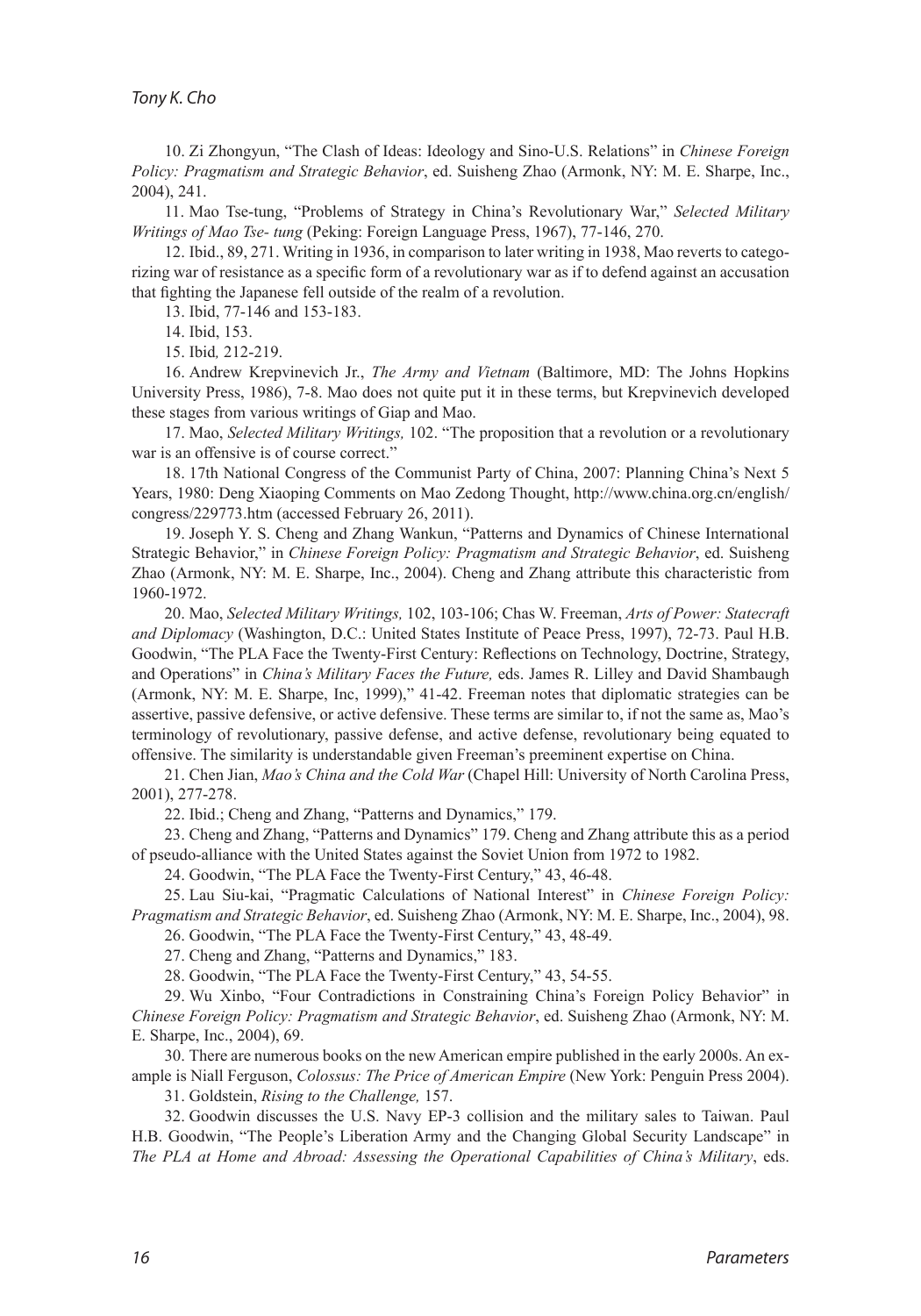[Roy Kamphausen, David Lai, and Andrew Scobell \(Carlisle Barracks, PA: U.S. Army War College,](#page-4-2)  [Strategic Studies Institute, 2010\), 56-57.](#page-4-2) 

<span id="page-11-0"></span>33. [Chinese Government's Official Web Portal, China's National Defense in 2008, http://www.](#page-4-3) [gov.cn/english/official/2009-01/20/content\\_1210227\\_4.htm \(accessed February 22, 2011\).](#page-4-3) 

<span id="page-11-1"></span>34. [Dean Cheng, "Chinese Views on Deterrence,"](#page-4-4) *Joint Forces Quarterly* 60 (1st Quarter 2011): [92-94.](#page-4-4)

<span id="page-11-2"></span>35. [Chinese Government's Official Web Portal, "Chapter I. The Security Situation," in China's](#page-5-0)  [National Defense in 2008, http://www.gov.cn/english/official/2009-01/20/content\\_1210227\\_3.htm](#page-5-0) [\(accessed February 22, 2011\).](#page-5-0)

36. [Suisheng Zhao, "The Making of Chinese Periphery Policy" in](#page-5-1) *Chinese Foreign Policy: Pragmatism and Strategic Behavior*[, ed. Suisheng Zhao \(Armonk, NY: M. E. Sharpe, Inc., 2004\),](#page-5-1) [256-259.](#page-5-1)

<span id="page-11-4"></span><span id="page-11-3"></span>37. [Zhao, "The Making of Chinese Periphery Policy," 263.](#page-5-2)

<span id="page-11-5"></span>38. [Goodwin, "The PLA Face the Twenty-First Century," 48-50.](#page-5-3)

<span id="page-11-7"></span><span id="page-11-6"></span>39. [Zhao, "The Making of Chinese Periphery Policy," 257.](#page-5-4)

40. [Nan Li, "The PLA's Evolving Campaign Doctrine and Strategy" in](#page-5-5) *The People's Liberation Army in the Information Age*[, eds. James C. Mulvenon and Richard H. Yang \(Santa Monica, CA:](#page-5-5)  [RAND, 1999\), 146; Goodwin, "The PLA Face the Twenty-First Century," 46; Michael Flaherty,](#page-5-5) ["Red Wings Ascendant: The Chinese Air Force Contribution to Antiacess,"](#page-5-5) *Joint Forces Quarterly*  [60 \(1st Quarter 2011\): 95.](#page-5-5)

<span id="page-11-8"></span>41. [Mark Cozad, "China's Regional Power Projection: Prospects for Future Mission in the South](#page-5-6)  and East China Seas," in *[Beyond the Strait: PLA Missions Other than Taiwan,](#page-5-6)* eds. Roy Kamphausen, [David Lai, and Andrew Scobell \(Carlisle Barracks, PA: U.S. Army War College, Strategic Studies](#page-5-6) [Institute, 2008\), 289-290.](#page-5-6)

<span id="page-11-10"></span><span id="page-11-9"></span>42. [Goodwin, "The PLA Faces the Twenty-first Century," 48-50.](#page-5-7)

43. [The latest fad is to call it "hybrid warfare," which is supposed to denote all forms of warfare](#page-5-8)  [used simultaneously. This paper will use "compound warfare." Thomas M. Huber, ed.,](#page-5-8) *Compound Warfare: That Fatal Knot* [\(Ft. Leavenworth, KS: U.S. Army Command and General Staff College,](#page-5-8)  [Combat Studies Institute, 2002\).](#page-5-8)

<span id="page-11-11"></span>44. [Another current fad term is "asymmetric warfare," which is used to denote what is termed](#page-5-9)  [as unconventional warfare in this article. It is meant to denote it as a weaker organization's way of](#page-5-9) [war against a stronger entity. "Unrestricted" is another term since the writing of two Chinese military](#page-5-9) writers, Qiao Liang and Wang Xiangsui, *[Unrestricted Warfare: Assumptions on War and Tactics in](#page-5-9)  the Age of Globalization* [\(Beijing: PLA Literature and Arts Publishing House, 1999\).](#page-5-9)

<span id="page-11-13"></span><span id="page-11-12"></span>45. [Cheng and Zheng, "Patterns and Dynamics," 179-180.](#page-5-10)

46. Stefan Halper, *[The Beijing Consensus: How China's Authoritarian Model Will Dominate the](#page-5-11) Twenty-First Century* [\(New York: Basic Books, 2010\).](#page-5-11)

<span id="page-11-15"></span><span id="page-11-14"></span>47. [Ibid, Chapter 4.](#page-6-0)

48. John Frewen, *[Harmonious Ocean: Chinese Aircraft Carriers and Australia's U.S. Alliance](#page-6-1)*, [Strategy Research Project \(Carlisle Barracks, PA: U.S. Army War College, March 10, 2010\).](#page-6-1)

<span id="page-11-18"></span><span id="page-11-17"></span><span id="page-11-16"></span>49. [Anthony Fiaola, "Chinese Clout Felt in Europe,"](#page-6-2) *Washington Post*, January 10, 2010.

50. [Steve Mufenson and Peter Whoriskey, "China Agrees to Buy Hummer,"](#page-6-3) *Washington Post*, [October 10, 2009; John Pompret, "China's Lobbying Efforts Yield New Influence, Openness on](#page-6-3)  Capitol Hill," *Washington Post*[, January 9, 2010.](#page-6-3) 

51. ["Congress Feels Chinese Influence," People's Daily Online, January 11, 2010, http://english.](#page-6-4) [peopledaily.com.cn/90001/90776/90883/6864713.html \(accessed February 5, 2011\).](#page-6-4)

<span id="page-11-19"></span>52. [Dean Cheng, "China's Active Defense Strategy and Its Regional Impact," Testimony before](#page-6-5) [the U.S.-China Economic and Security Review Commission, January 26, 2011, http://www.heritage.](#page-6-5) [org/Research/Testimony/2011/01/Chinas-Active-Defense-Strategy-and-Its-Regional-Impact \(ac](#page-6-5)[cessed February 15, 2011\).](#page-6-5)

<span id="page-11-20"></span>53. [Timothy L. Thomas, "Google Confronts China's 'Three Warfares',"](#page-6-6) *Parameters* 40, no. 2 [\(Summer 2010\): 109.](#page-6-6)